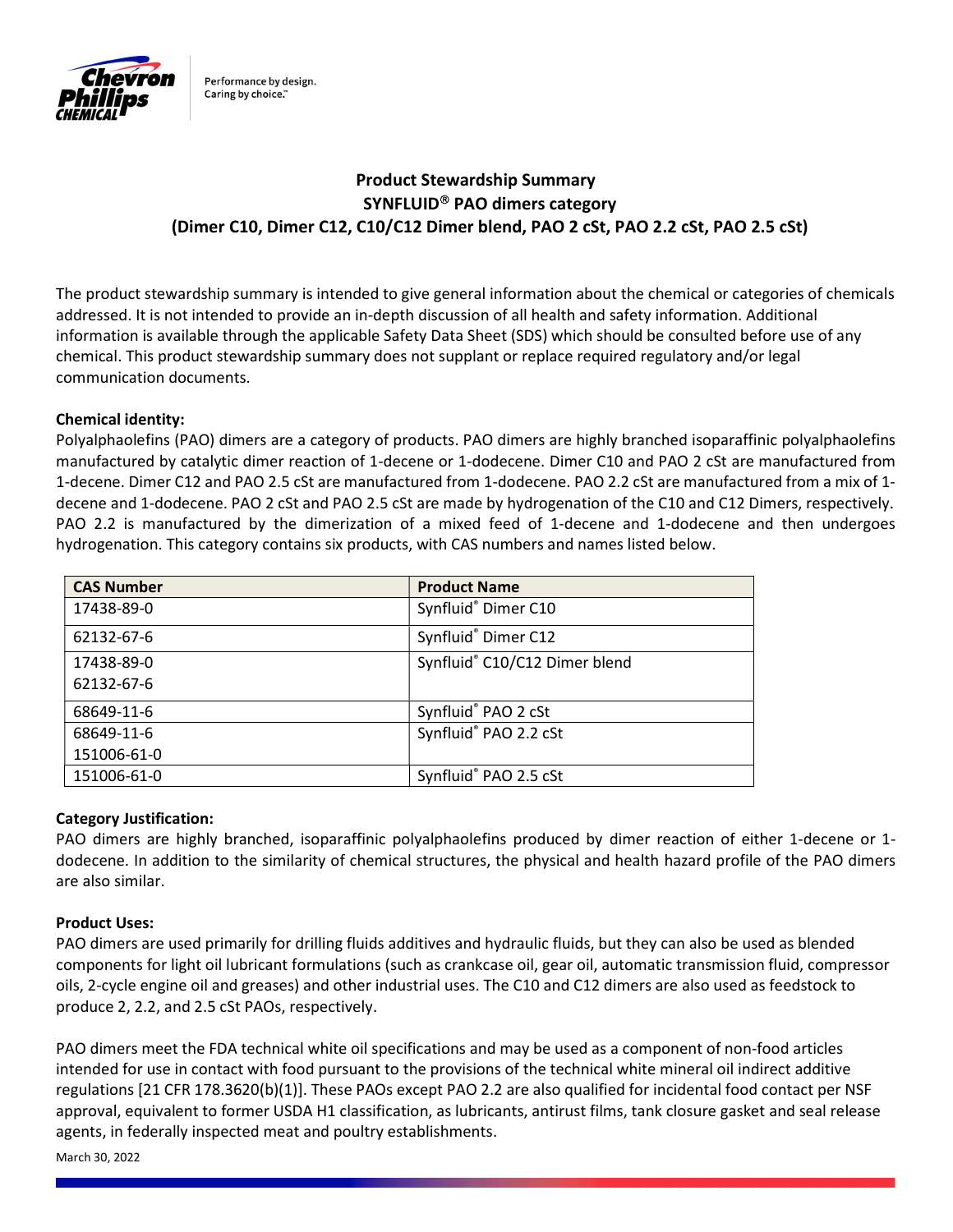

Performance by design. Caring by choice."

#### Physical/chemical properties:

PAO dimers are clear, colorless and odorless liquids at ambient conditions. They are not flammable, combustible, or highly reactive. Bonding and grounding are needed to prevent static hazards which could cause a fire.

## Health Information:

PAO dimers are not acutely toxic by the oral and dermal routes of exposure. They are not eye or skin irritants, and do not cause allergic skin reactions. If swallowed, PAO dimers may be aspirated, resulting in inflammation and possible fluid accumulation in the lungs. PAO dimers are classified as harmful by inhalation under acute toxicity hazard category of GHS (globally harmonized system of classification and labeling of chemicals). Prolonged inhalation of high aerosol concentrations of these materials may cause respiratory irritation or other pulmonary effects, therefore, exposure to aerosolized PAO dimers should be avoided. There is no evidence that these products cause adverse chronic, genetic, developmental, reproductive or carcinogenic effects.

## Environmental Information:

PAO dimers are not expected to be hazardous to the environment. These products are not harmful to aquatic organisms and are not expected to be harmful to terrestrial mammals or to bioaccumulate. PAO dimers are not considered to be readily biodegradable, but are expected to be inherently biodegradable and will not persist in the environment.

## Exposure Potential:

- Workplace use: this refers to potential exposure to PAO dimers to persons in a manufacturing facility or through various industrial applications. The potentially exposed populations include (1) workers who manufacture PAO dimers and workers who blend the 2, 2.2, and 2.5 cSt products into finished oils; (2) quality assurance workers who sample and analyze the products to ensure that they meet specifications; (3) workers involved in the transfer and transport of these materials or finished oils that contain them; and (4) mechanics who may come into contact with both fresh and used oils while working on equipment. The most likely routes of potential exposure are eye and skin contact.
- Consumer use: depending on the specific products being used and the conditions they are used under, this category of potential exposure is highly variable. Consumers who add oil to crankcases or change their own oil may be exposed to PAO dimers. The most likely routes of exposure are eye and skin contact. Consumers should wear protective equipment to prevent exposure.
- Potential environmental release: PAO dimers are routinely transported in large quantities over long distances; however, potential exposure to the environment due to release is expected to be very low. Chevron Phillips Chemical is committed to operating in an environmentally responsible manner and has adopted the American Chemistry Council's Responsible Care® initiative.

## Risk Management:

Chevron Phillips Chemical is committed to Product Stewardship and doing business responsibly. We endeavor to provide sufficient information for the safe use and handling of all our products. We make product information available to all of our customers, distributors, carriers and users of these products which contain detail about the properties of each product. To that end, a SDS and a certificate of analysis accompany each shipment from our manufacturing plant. We also provide an in-depth guide to the Safe Handling & Storage of Polyalphaolefins and a Product Integrity Protection Guidelines brochure, which are available on our website.